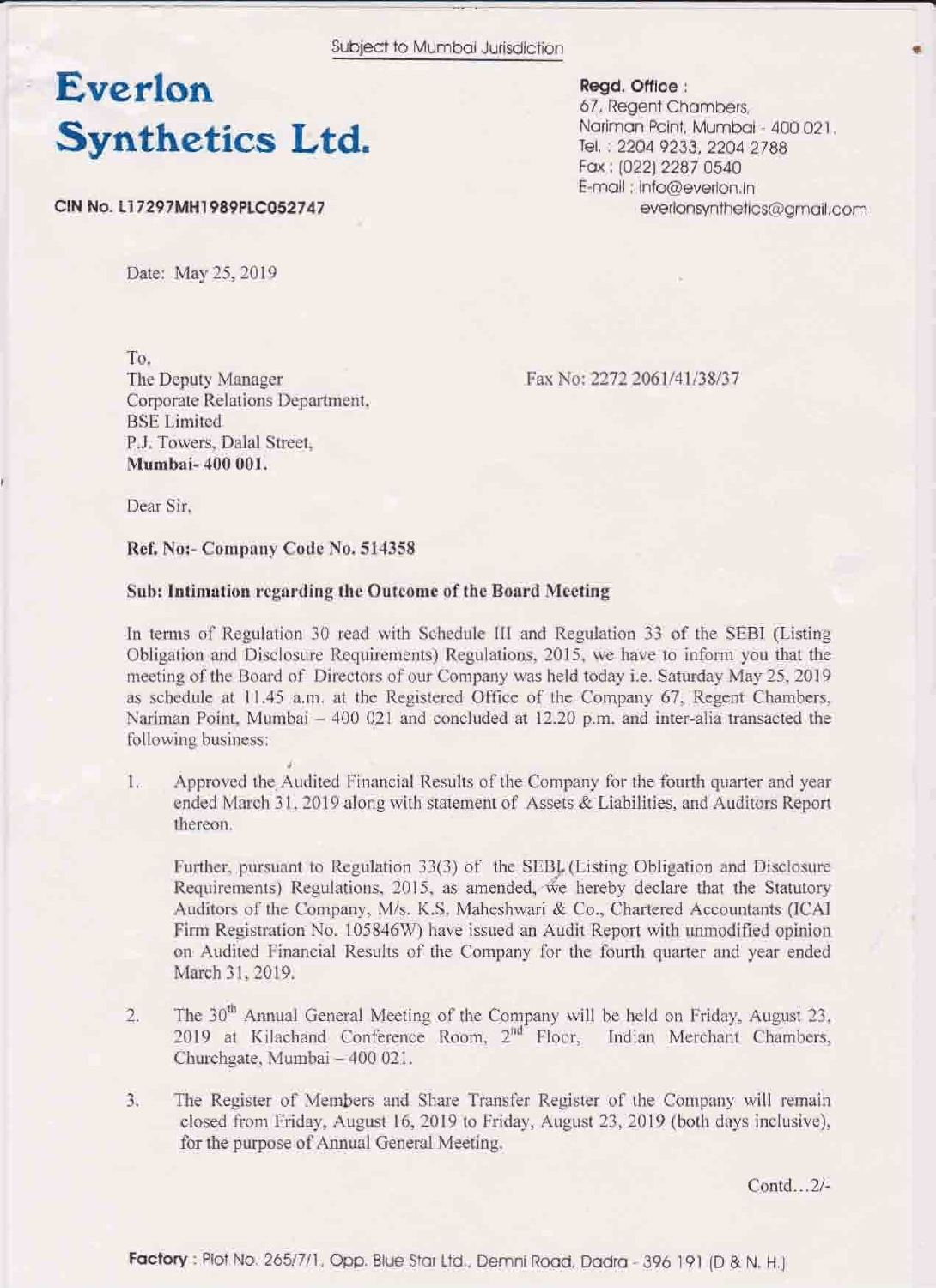## Everlon **Synthetics Ltd.**

CIN No. L17297MH1989PLC052747

Regd. Office: 67, Regent Chambers. Natiman Point, Mumbai - 400 021. Tel.: 2204 9233, 2204 2788 Fax: (022) 2287 0540 E-mail: info@everlon.in everlonsynthetics@gmail.com

 $\sqrt{2}$  =

- $4.$ As recommended by the Nomination & Remuneration Committee and on the basis of performance evaluation, the Board of Directors has re-appointed Mr. Dinesh P. Turakhia, as Independent Directors of the Company, for a second term of 5 (five) years, subject to the approval of shareholders at the ensuring Annual General Meeting (AGM) through special resolution.
- 5. As recommend by the Nomination & Remuneration Committee and on the basis of performance evaluation, the Board of Directors has re-appointed Mr. Jitendra K. Vakharia, as Managing Director of the Company for another 3 (three) years, subject to the approval of the shareholders at the ensuing Annual General Meeting (AGM) through special resolution.

Kindly take the same on your records.

Thanking you,

Yours faithfully. For Everlon Synthetics Limited)

 $CUL-1$ 

Jitendra K. Vakharia **Managing Director** (DIN 00047777)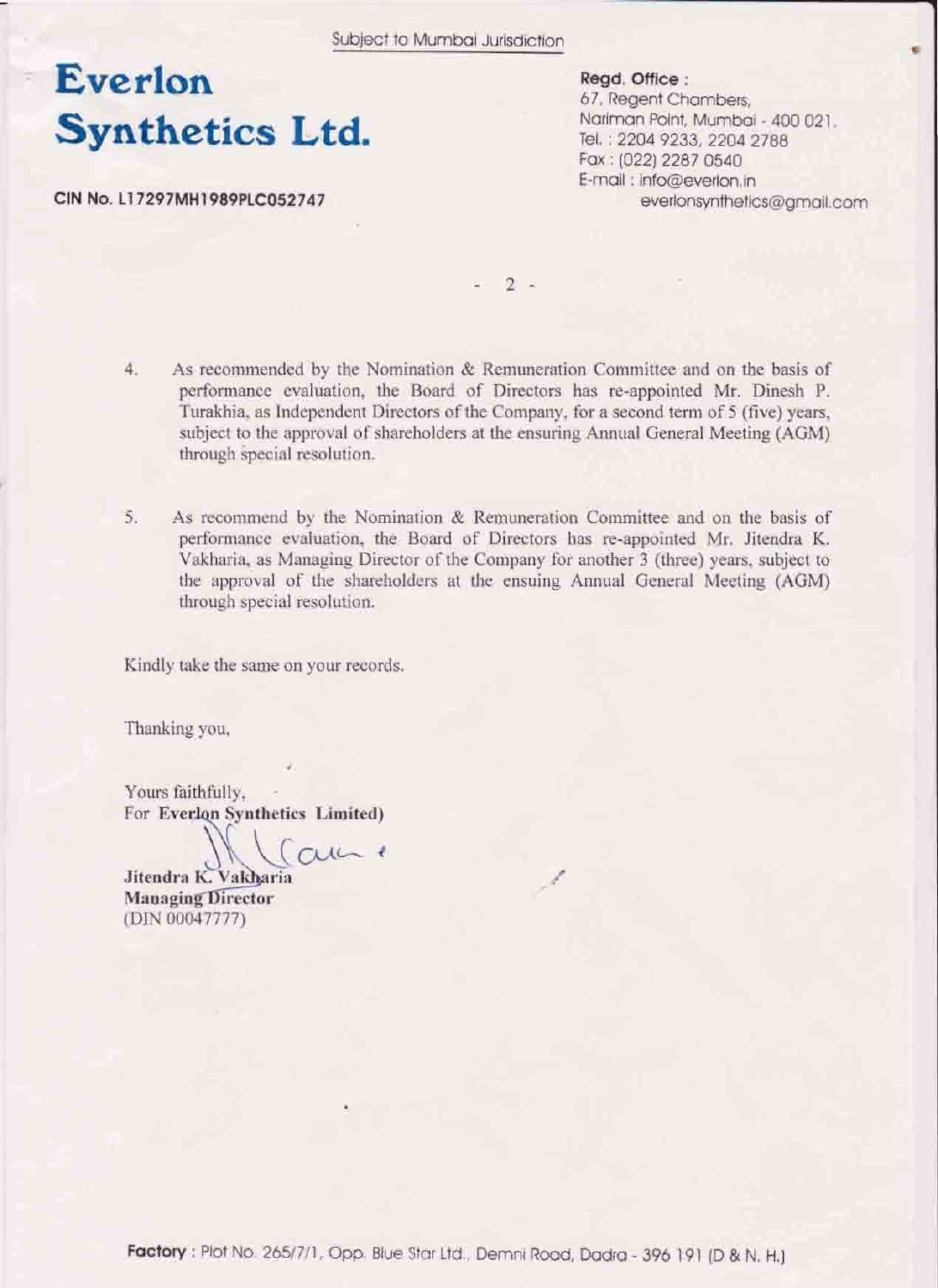# Everlon **Synthetics Ltd.**

Regd. Office:

67, Regent Chambers, Natiman Point, Mumbai - 400 021. Tel.: 2204 9233, 2204 2788 Fax: (022) 2287 0540 E-mail: info@everlon.in everionsynthetics@gmail.com

CIN No. L17297MH1989PLC052747

The Corporate Services The BSE Ltd., 25, P.J. Towers, Dalal Street, Mumbai - 400 001

Company Code: 514358

#### STATEMENT OF STANDALONE AUDITED FINANCIAL RESULTS FOR THE FOURTH QUARTER AND YEAR ENDED 31ST MARCH 2019

|                                                                                   | Quarter ended           |                           |                         | Year Ended              |                         |
|-----------------------------------------------------------------------------------|-------------------------|---------------------------|-------------------------|-------------------------|-------------------------|
| Particulars                                                                       | 31-03-2019<br>(Audited) | 31-12-2018<br>(Unaudited) | 31-03-2018<br>(Audited) | 31-03-2019<br>(Audited) | 31-03-2018<br>(Audited) |
| I. Revenue from Operations                                                        | 1034.59                 | 779.14                    | 1104.07                 | 3961.97                 | 3668.34                 |
| Other Income                                                                      | 1.02                    | 1.09                      | 0.60                    | 3.73                    | 9.59                    |
| <b>Total Income</b>                                                               | 1035.61                 | 780.23                    | 1104.67                 | 3965.70                 | 3677.93                 |
| II. Expenses                                                                      |                         |                           |                         |                         |                         |
| Cost of Materials Consumed                                                        | 931.28                  | 626.75                    | 999.65                  | 3554.26                 | 3354                    |
| Purchase of Stock-in-Trade                                                        |                         |                           |                         |                         |                         |
| Changes in inventories of Finished Goods, Work-in-<br>Progress and Stock-in-Trade | (7.77)                  | 102.43                    | (18.06)                 | 4.78                    | (98.76)                 |
| <b>Employee Benefits Expenses</b>                                                 | 18.69                   | 19.96                     | 18.58                   | 71.73                   | 62.81                   |
| Finance Cost                                                                      | 6.68                    | 7.80                      | 8.38                    | 30.85                   | 31.91                   |
| Depreciation and Amortisation Expenses                                            | 6.81                    | 7.53                      | 6.20                    | 24.91                   | 22.31                   |
| Other Expenses                                                                    | 87.17                   | 81.73                     | 73.88                   | 318.49                  | 276.85                  |
| <b>Total Expenses</b>                                                             | 1042.86                 | 846.20                    | 1088.63                 | 4005.02                 | 3649.12                 |
| Profit/(Loss) before exception item and tax                                       | (7.25)                  | (65.97)                   | 16.04                   | (39.32)                 | 28.81                   |
| Exception item                                                                    |                         |                           |                         |                         |                         |
| Profit before Tax                                                                 | (7.25)                  | (65.97)                   | 16.04                   | (39.32)                 | 28.81                   |
| <b>Tax Expense</b>                                                                |                         |                           |                         |                         |                         |
| - Current Tax                                                                     |                         |                           | (5.94)                  |                         | (5.94)                  |
| - Deferred Tax                                                                    |                         |                           |                         |                         |                         |
| Profit for the Period                                                             | (7.25)                  | (65.97)                   | 10.10                   | (39.32)                 | 22.87                   |
| Other Comprehensive Income (after tax)                                            |                         |                           |                         |                         |                         |
| <b>Total Comprehensive Income</b>                                                 |                         |                           |                         |                         |                         |
| Earning per equity share (Face Value of Rs. 10/-)                                 |                         |                           |                         |                         |                         |
| - Basic                                                                           | (0.13)                  | (1.17)                    | 0.18                    | (0.70)                  | 0.41                    |
| - Diluted                                                                         | (0.13)                  | (1.17)                    | 0.18                    | (0.70)                  | 0.41                    |
| Paid up Equity Share Capital (Face Value of Rs. 10/-)                             | 562,22                  | 562.22                    | 562.22                  | 562.22                  | 562.22                  |
| Reserves (excluding Revaluation Reserve) as per<br><b>Audited Balance Sheet</b>   |                         |                           |                         | 63.01                   | 45.88                   |



Contd...2/-

Factory: Plot No. 265/7/1, Opp. Blue Star Ltd., Demni Road, Dadra - 396 191 (D & N. H.)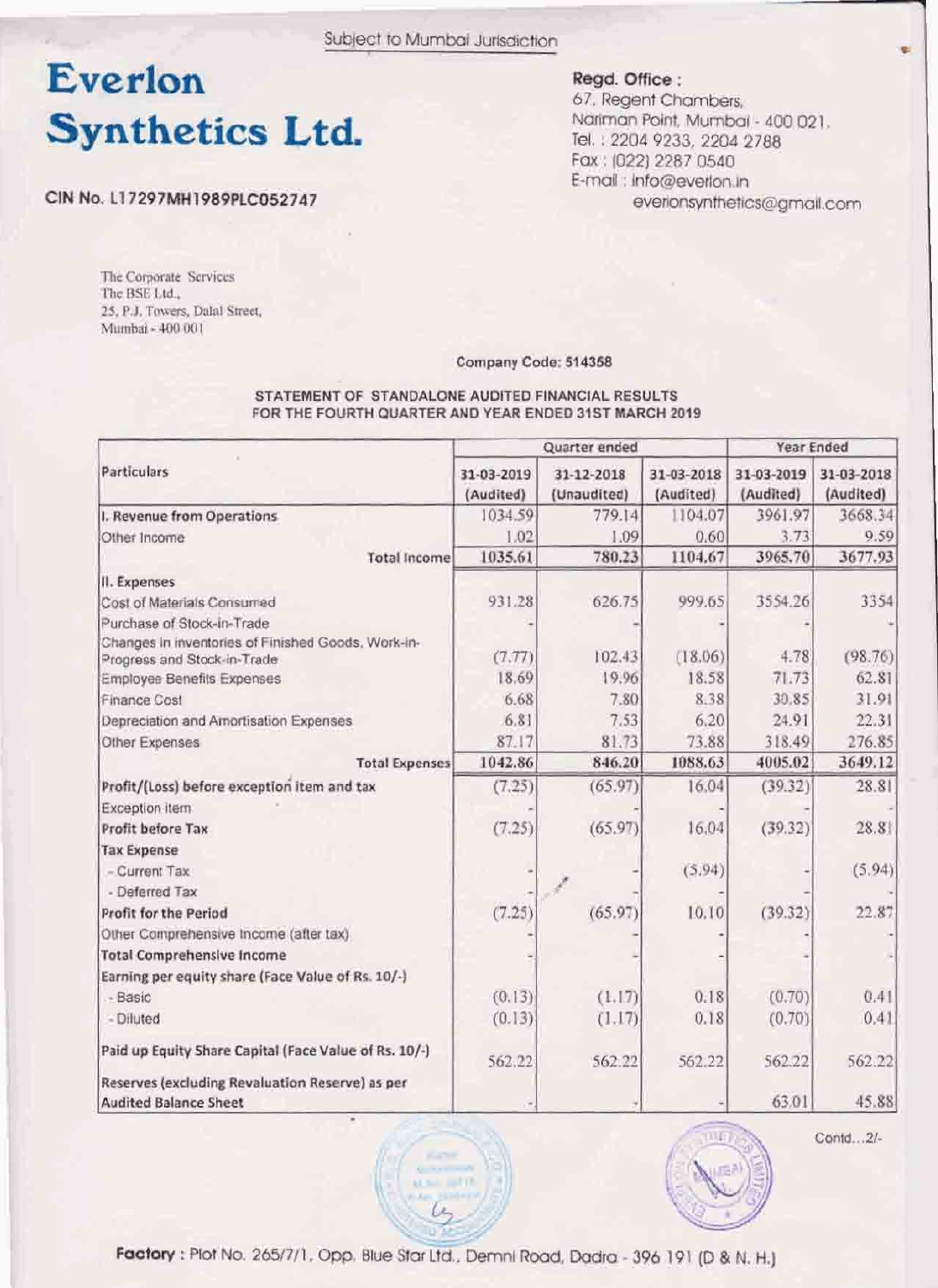### Everlon **Synthetics Ltd.**

### CIN No. L17297MH1989PLC052747

Regd. Office: 67. Regent Chambers, Nariman Point, Mumbai - 400 021 Tel.: 2204 9233, 2204 2788 Fax: (022) 2287 0540 E-mail ; info@everlon.in everlonsynthetics@gmail.com ÷

 $-2-$ 

#### **NOTES:**

Place: Mumbai

Date: 25/05/2019

- $\frac{1}{2}$ The financials results have been prepared in accordance with Companies (Indian Accounting Standard) prescribed ander Section 133 of the (Companies Act, 2013 read with rule 3 of the Companies (Indian Accounting Standard) Rules 15 and Companies (Indian Accounting Standard) (Amendment) Rules, 2016.
- $\overline{2}$ Previous Period's figures have been regrouped wherever necessary to facilitate comparision.
- $\overline{3}$ The above financial results have been reviewed by the Audit Committee and then approved by Board of Directors at their respective meetings held on 25th May, 2019
- $\frac{3}{4}$ The Board do not recommend any dividend for the financial year ended March 31, 2019.



For Everlon Synthetics Limited

 $164$ 

Jitendra K. Vakharia **Managing Director** (DIN 00047777)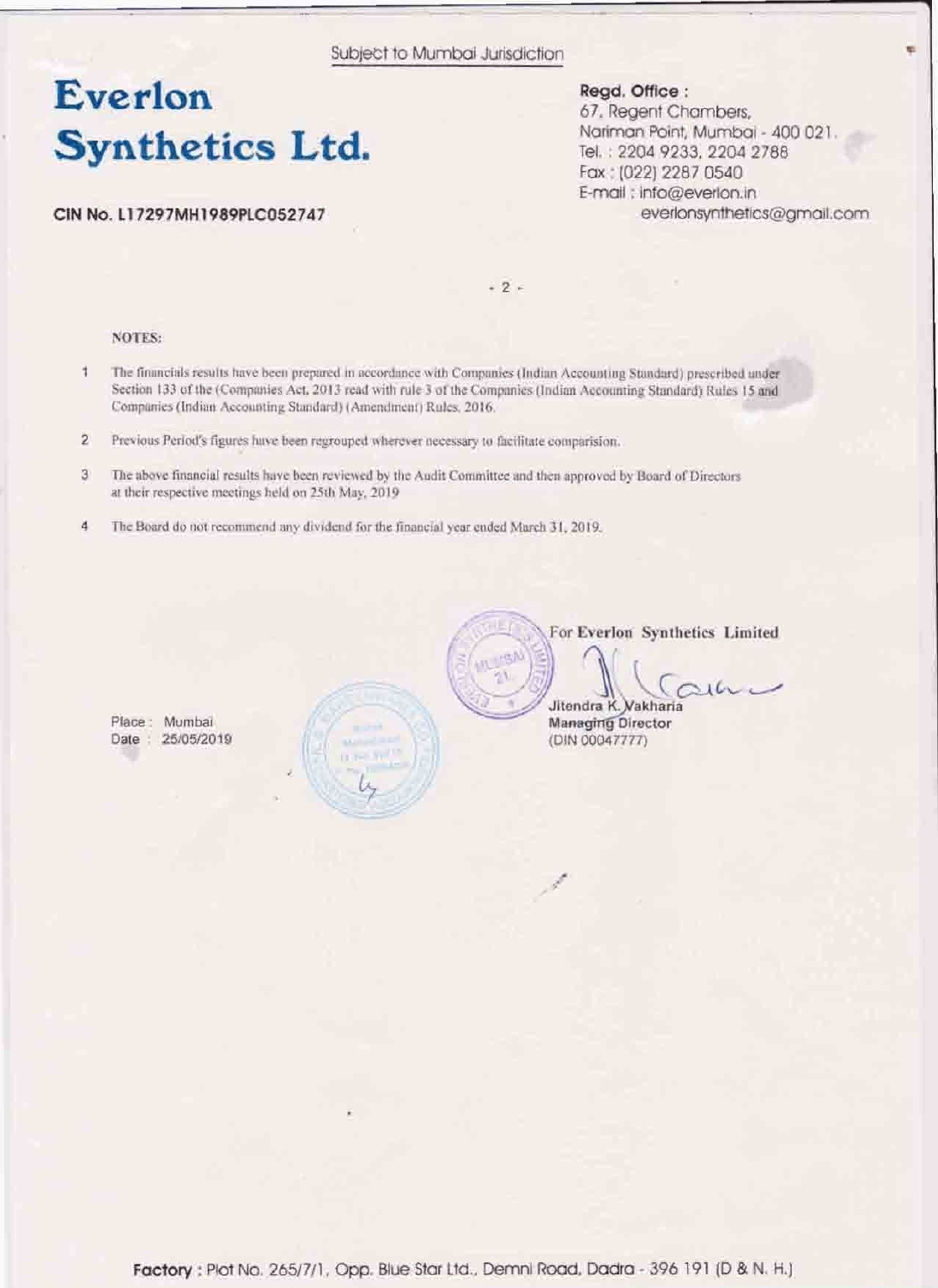# Everlon **Synthetics Ltd.**

### CIN No. L17297MH1989PLC052747

#### STATEMENT OF ASSETS & LIABILITIES

### Regd. Office :

67, Regent Chambers, Nariman Point, Mumbai - 400 021. Tel.: 2204 9233, 2204 2788 Fax: (022) 2287 0540 E-mail: info@everlon.in everlonsynthetics@gmail.com

|                                                                                                                                  |                                             | March 31, 2019 | (Rs. in Lakh)<br>March 31,2018 |
|----------------------------------------------------------------------------------------------------------------------------------|---------------------------------------------|----------------|--------------------------------|
| Sr. No.                                                                                                                          | Particulars                                 | Audited        | Audited                        |
| $\mathbf{A}$                                                                                                                     | <b>ASSETS</b>                               |                |                                |
| ī                                                                                                                                | <b>Nön-Current Assets</b>                   |                |                                |
|                                                                                                                                  |                                             | 333.87         | 348.73                         |
|                                                                                                                                  | (a) Property, Plants & Equipments, Vehicles |                |                                |
|                                                                                                                                  | (b) Capital work in progess<br>(c) Goodwill |                |                                |
|                                                                                                                                  | (d) Other Intangible assets                 |                |                                |
|                                                                                                                                  | (e) Financial Assets                        |                |                                |
|                                                                                                                                  | i) Investment                               |                |                                |
|                                                                                                                                  | ii) Loans & Advances                        | 1.96           | 1.96                           |
|                                                                                                                                  | Income Tax Assets (net)                     |                |                                |
|                                                                                                                                  | Other non current assets                    | 5.67           | 11.35                          |
|                                                                                                                                  | <b>Total Non Current assets</b>             | 341.50         | 362.04                         |
| $\overline{2}$                                                                                                                   |                                             |                |                                |
|                                                                                                                                  | <b>Current Assets</b>                       |                |                                |
|                                                                                                                                  | (a) Inventories                             | 427.61         | 474.41                         |
|                                                                                                                                  | (b) Financial Assets                        |                |                                |
|                                                                                                                                  | i) Current investment                       |                |                                |
|                                                                                                                                  | ii) Trade Receivables                       | 211.41         | 317.41                         |
|                                                                                                                                  | iii) Cash and Bank Balances                 | 5.02           | 6.74                           |
|                                                                                                                                  | iv) Bank balances other than (iii) above    | 5.48           | 5.75                           |
|                                                                                                                                  | iv) Short term Loans & Advances             | 2.77           | 1.90                           |
|                                                                                                                                  | v) Other Current Financial Assets           |                |                                |
| c) Other Current Assets<br><b>Total Current Assets</b><br><b>TOTAL ASSETS</b>                                                    |                                             | 72.50          | 61.25                          |
|                                                                                                                                  | 724.79                                      | 867.46         |                                |
|                                                                                                                                  | 1,066.29                                    | 1229.50        |                                |
| B                                                                                                                                | <b>EQUITY AND LIABILITIES</b>               |                |                                |
|                                                                                                                                  | Equity                                      |                |                                |
|                                                                                                                                  | (a) Share Capital                           | 562.41         | 562.41                         |
|                                                                                                                                  | (b) Other Equity                            | 63.01          | 45.88                          |
|                                                                                                                                  | <b>Total Equity</b>                         | 625.42         | 608.29                         |
| $\overline{2}$                                                                                                                   | Liabilities                                 |                |                                |
| <b>Non Current Liabilities</b><br>(a) Financial Liabilities<br>i) Borrowings<br>ii) Other financial liabilities<br>b) Provisions |                                             |                |                                |
|                                                                                                                                  |                                             |                |                                |
|                                                                                                                                  |                                             |                |                                |
|                                                                                                                                  |                                             |                |                                |
|                                                                                                                                  |                                             | 23.72          | 27.04                          |
|                                                                                                                                  | <b>Total Non Current Liabilities</b>        | 23.72          | 27.04                          |
| $\overline{\mathbf{3}}$                                                                                                          | <b>Current Liabilities</b>                  |                |                                |
|                                                                                                                                  | a) Financial Liabilities                    |                |                                |
|                                                                                                                                  | i) Short Term Borrowings                    | 345.65         | 466.38                         |
|                                                                                                                                  | ii) Trade Payable                           | 43.61          | 98.91                          |
|                                                                                                                                  | iii) Other Financial Liabilities            |                |                                |
|                                                                                                                                  | b) Other Current Liabilities                | 27.89          | 24.47                          |
|                                                                                                                                  | c) Provisions                               |                | 4.41                           |
|                                                                                                                                  | <b>Total Current Liabilities</b>            | 417.15         | 594.17                         |
|                                                                                                                                  |                                             |                |                                |
|                                                                                                                                  | TOTAL EQUITY & LIABILITIES                  | 1066.29        | 1229.50                        |



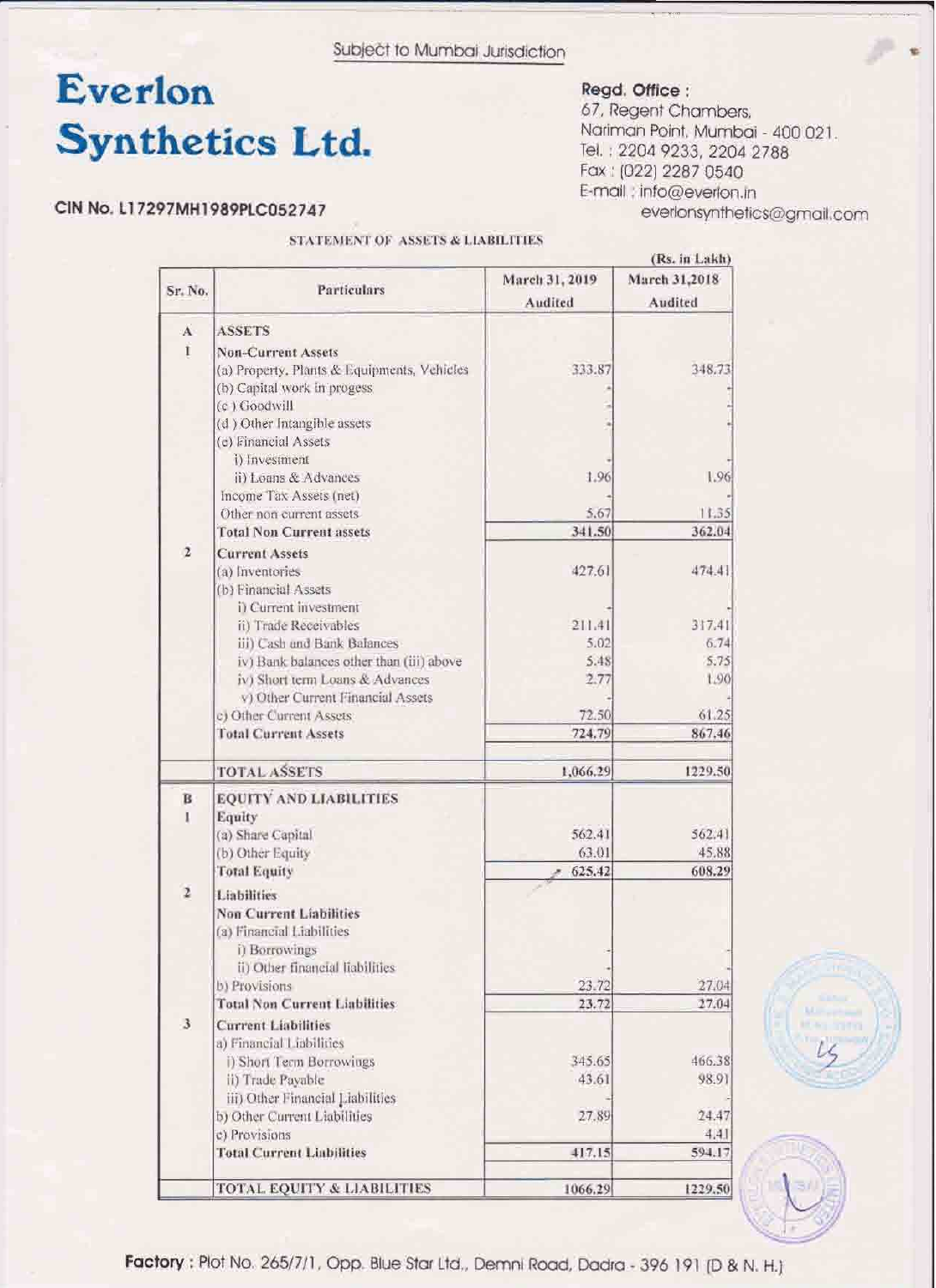### **K. s. MAHESHWARI** & *co.*  **CHARTERED ACCOUNTANTS**

Tel. **0951 9889411 Mobile** : **9S09 6aQ**  Email: ksmaheshwarico@gmail.com / sslodayaandasociates@gmail.com

*903,* **Shripd Darshan, Ayre Rod,**  Dombivali - **421201** 

Auditor's Report On Quarterly Financial Results and Year to Date Results of the **Company Pursuant to the Regulation 33 of the SEBI (Listing Obligations and Disclosure Requirements) Regulations, 2015** 

**To**  The Board of Directors, **Everion Synthetics Limited, 67, Regent Chambeis,**  208, Nariman Point, **Mumbai** - **400** 021.

- 1. We have audited the accompanying statement of quarterly financial results of Everlon  $S$ ynthetics Limited ('the Company') for the quarter ended March 31, 2019 and for the year ended March 31, 2019 ('the Statement'), attached herewith, being submitted by the **Campy** pursuaat **to the requirement of Regulation 33 of the SEBI (Listing Obligations**  and Disclosure Requirements), 2015 ('the Regulation'), read with SEBI Circular No.  $CIR/CFD/FAC/62/2016$  dated July 5, 2016 ('the Circular'). The financial results for the **quarter ended Mach 3 1,20 19 and year ended March 31,2019 haw been p~pmd on the basis of the financial results for the aine** - **month period ended December 31,2018, the audited** annual **Ind AS financial statements as at and for the year ended March 3 1,2019,**  and the relevant requirements of the Regulation and the Circular, which are the **responsibility of the Company's management and have been approved by** the Board **of Directors of the Company.** Our responsibility is to express an opinion on these financial  $r$  **results** based on our review of the financial results for the nine-month period ended **December 31, 2018 which was prepad in accordance with the recopition and**  measurement **principles laid down in Indian Amounting Standard** (Id **AS) 34 Interim**  Financial Reporting, specified under Section 133 of the Companies Act 2013 read with **relevant rules** issued thereunder and other accounting principles generally accepted in India; our audit of the annual Ind AS financial statements as at and for the year ended **March 3 1,20** 19; **and the** relevant **rqukments** of **the** Regulation **and the** Cicuk.
- **2. We conducted our audit in amdance with** *the* **auditing standards generally accepted in**  India. Those standards require that we plan and perform the audit to obtain reasonable assurance about whether the financial results are free of material misstatement. An audit  $i$ ncludes examining, on a test basis, evidence supporting the amounts disclosed as **financial results.** An audit also includes assessing the accounting principles used and **significant estimates made by management. We believe that our audit pprovids a reasonable basis far our opinion,**
- **3. In our opinion and to the best of our** information **md according to** the **explanations given to us** these **quarterly financial results as well as the year to date results.** 
	- **i**) are presented in accordance with the requirements of the Regulation read with **the Circular in this** regard; **and**

give a true and fair view of the net profit including other comprehensive income and other financial information for the quarter ended March 31, 2019 **and for the year ended** March **3** I, **201 9.** 



Contd...2/-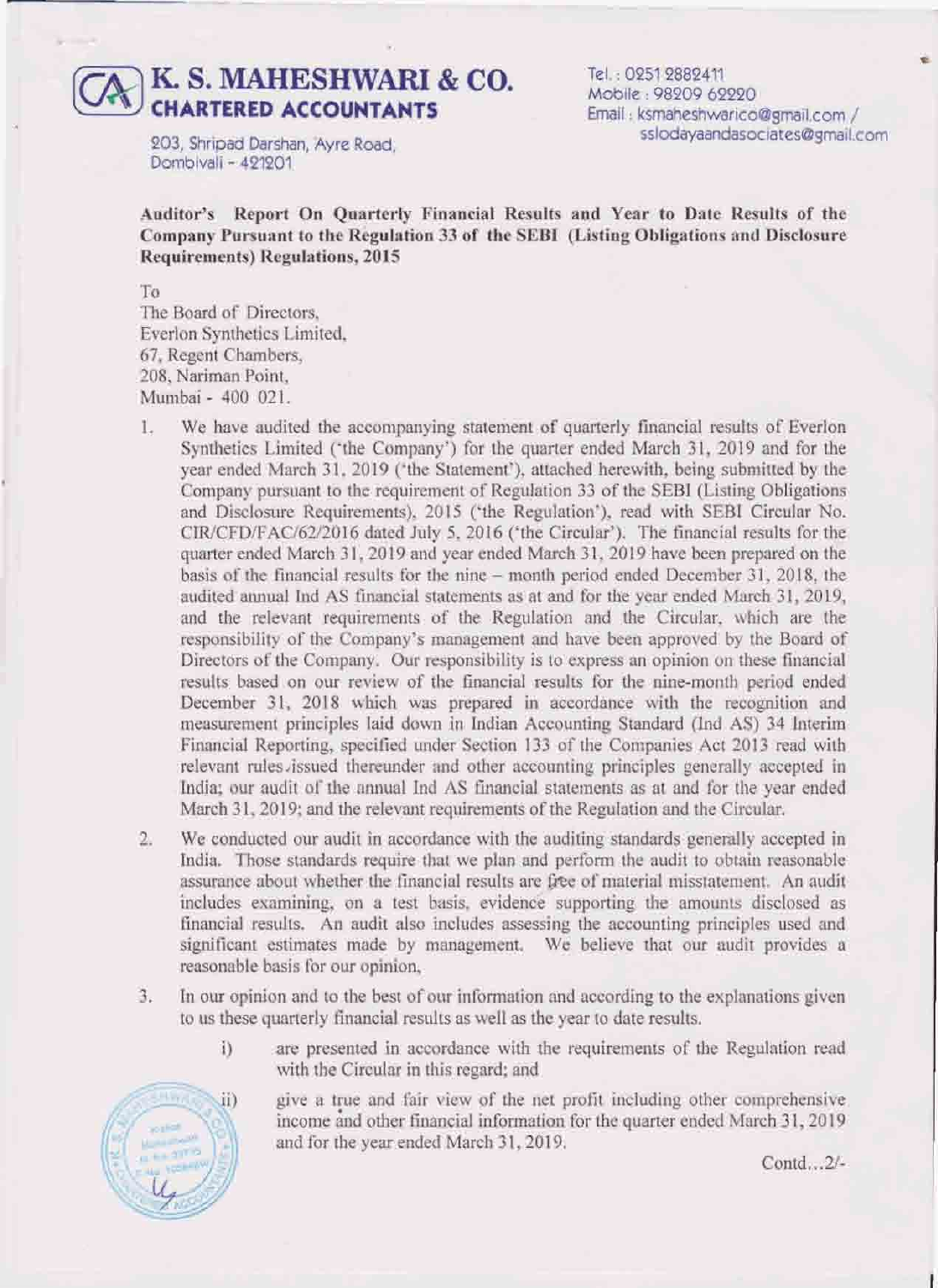

203, Shripad Darshan, Avre Road, Dombivall - 421201

Tel.: 0251 2882411 Mobile: 98209 62220 Email: ksmaheshwarico@gmail.com / sslodayaandasociates@gmail.com

 $-2-$ 

Further, read with paragraph 1 above, we report that the figures for the quarter ended 4. March 31, 2019 represent the derived figures between the audited figures in respect of the financial year ended March 31, 2019 and the published year-to-date figures up to December 31, 2018, being the date of the end of the third quarter of the current financial year, which were subjected to a limited review as stated in a paragraph 1 above, as required under the Regulation and the Circular.

Place: Mumbai Date: 25th May 2019



For K. S. MAHESHWARI & CO. **Chartered Accountants** (Firm Regn.No.105846W)

habsolower

K.S. Maheshwari Partner  $(M.No.39715)$